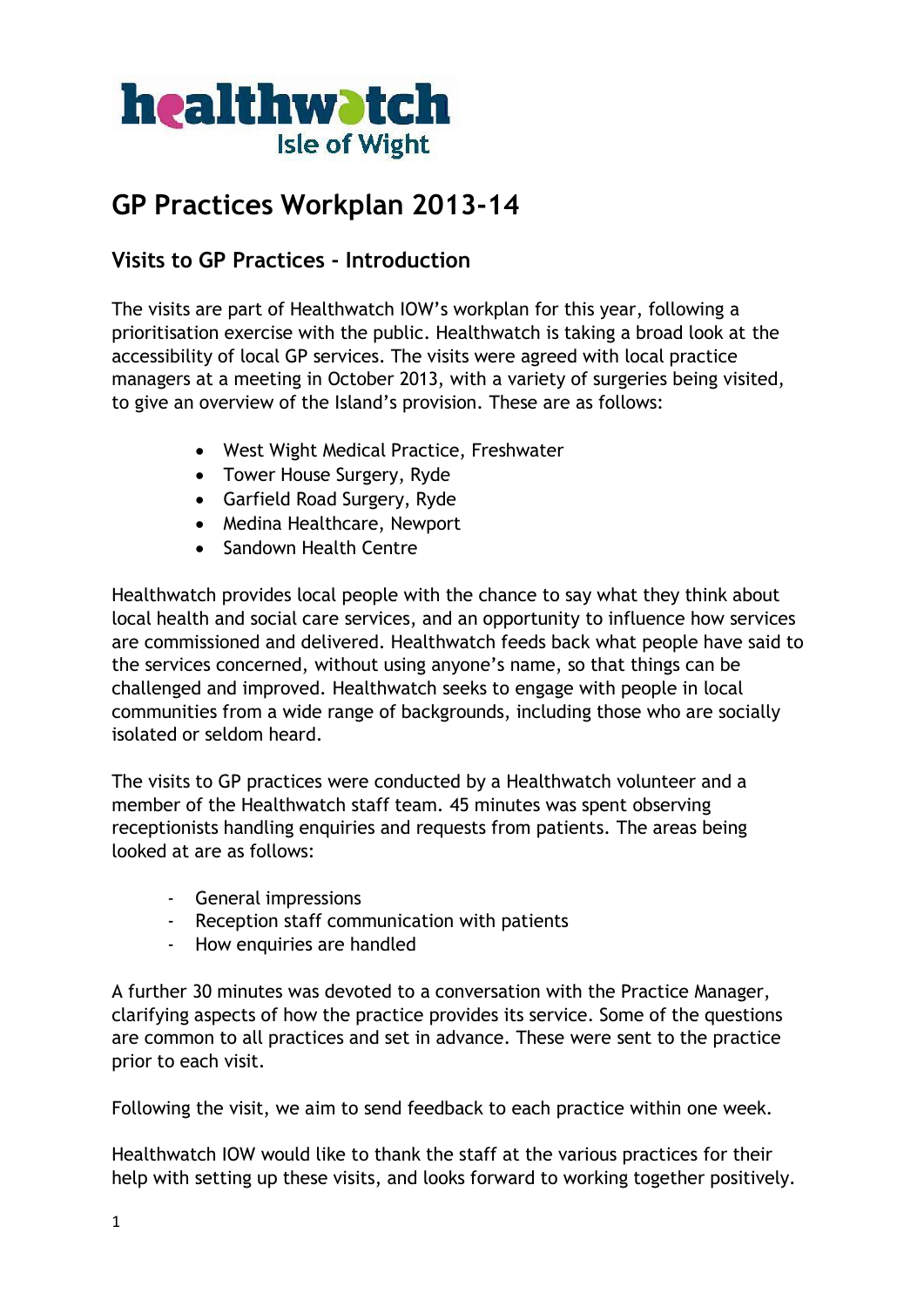# **Garfield Road Surgery, Ryde**

**Visit undertaken by Pamela Cranefield (Healthwatch volunteer) and Chris Gale (Healthwatch staff team member)**

**Date of Visit: 15th January 2014 Time of Visit: 8.00 a.m. to 9.45 a.m.**

# **Visit Outline:**

A 45 minute period of observation took place in the reception area where a member of staff was taking telephone calls and dealing with face-to-face enquiries. Following this, a 30 minute conversation was held with the practice manager and audit clerk.

## **Overall Impression:**

The practice is housed in a well-maintained nineteenth century detached house close to Ryde High Street. The main reception area is a bright and comfortable room at the front of the building, with a reception hatch in one corner adjacent to the door. The practice is a small but busy one, with one full-time and two parttime GPs plus two nurses and a healthcare assistant.

The surgery building is located on a sloping site. The main reception and one GP consulting room is situated on the ground floor, with other clinical areas on the upper floor, accessible by stairs with a stair-lift available. A waiting room is available for patients on the ground floor. There is also a lower-ground floor which is used for office space. The visit took place midweek; it was explained that there was a much lower volume of phone-calls and face to face enquiries during this part of the week than on Mondays or Fridays.

## **Telephone Contacts:**

On the day of the visit one receptionist was covering both phone-calls and face-toface enquiries. It was explained that on busier days there would be two reception staff on duty.

A total of seven calls came in during the observation period. Calls were answered promptly, and patients were greeted in a polite and friendly way on answer. The receptionist had a pleasant and clear tone in her conversations with patients. Most of the calls were straightforward requests for an appointment. On each occasion it was possible to arrange an appointment that morning if requested, or at another time as agreed with the patient.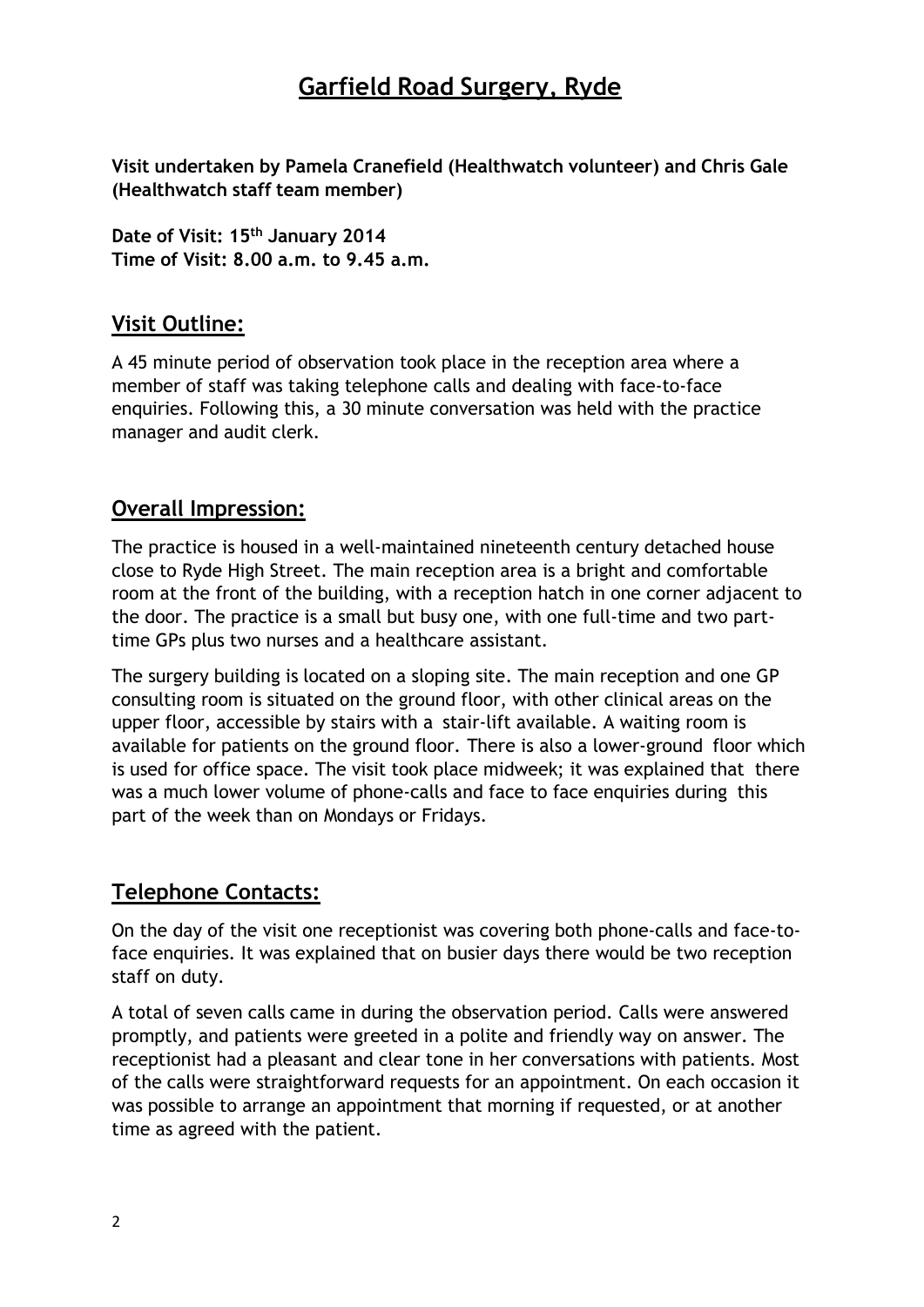Where patients needed a more detailed conversation, plenty of time was given to for explanation and clarification. One caller needed to make appointments for two other people; various options were checked regarding urgency, timing and preferred doctor. For one, the caller was advised to ring back at 1.00 p.m. for an afternoon appointment that day, whereas for the other person, an appointment the following week was arranged.

Another caller had a query about an assessment for fitness to work. The receptionist was careful to be clear about questions she was not in a position to answer, but asked relevant questions in a non-judgemental way to arrange a suitable appointment. The pace was not hurried, with sufficient time given for the patient to be provided with clear information and preparation.

# **Face-to-face Contacts:**

A total of six face-to face enquiries were dealt with during the observation. Three of these were patients simply reporting for appointments, who were directed upstairs to wait to be called. One patient asked a question on behalf of a relative, and was given information from a computer screen.

The partner of one of the patients checking-in, had a query regarding a particular problem. The receptionist asked for details, and offered an appointment within 30 minutes with a nurse for an initial consultation, to advise whether doctor needed to be involved later in the day for a hospital referral.

The layout of the reception hatch did not seem to be conducive to ease of contact, and the level of welcome varied from patient to patient. The staff member was seated at a desk, with patients standing at a small hatch with retractable clear sliding doors. One patient arrived whilst the receptionist was dealing with one of the longer telephone enquiries; a gesture of acknowledgement was not made, though the patient did try to catch the receptionist's eye. When the call was completed, the hatchway was opened and the patient explained they needed to drop off a urine sample.

## **Practice Manager Conversation:**

The practice manager had answered general questions about the practice via the pre-visit Background Questions form. The practice has 2,900 registered patients, around 26% of whom are known to have a long-term health condition. Typically two GPs would be working during the morning session; sometimes there is only one during afternoon sessions. There is an early surgery on Friday mornings, the opening time being 7.00 a.m. and an extended opening until 7.00 p.m. on Wednesday evenings.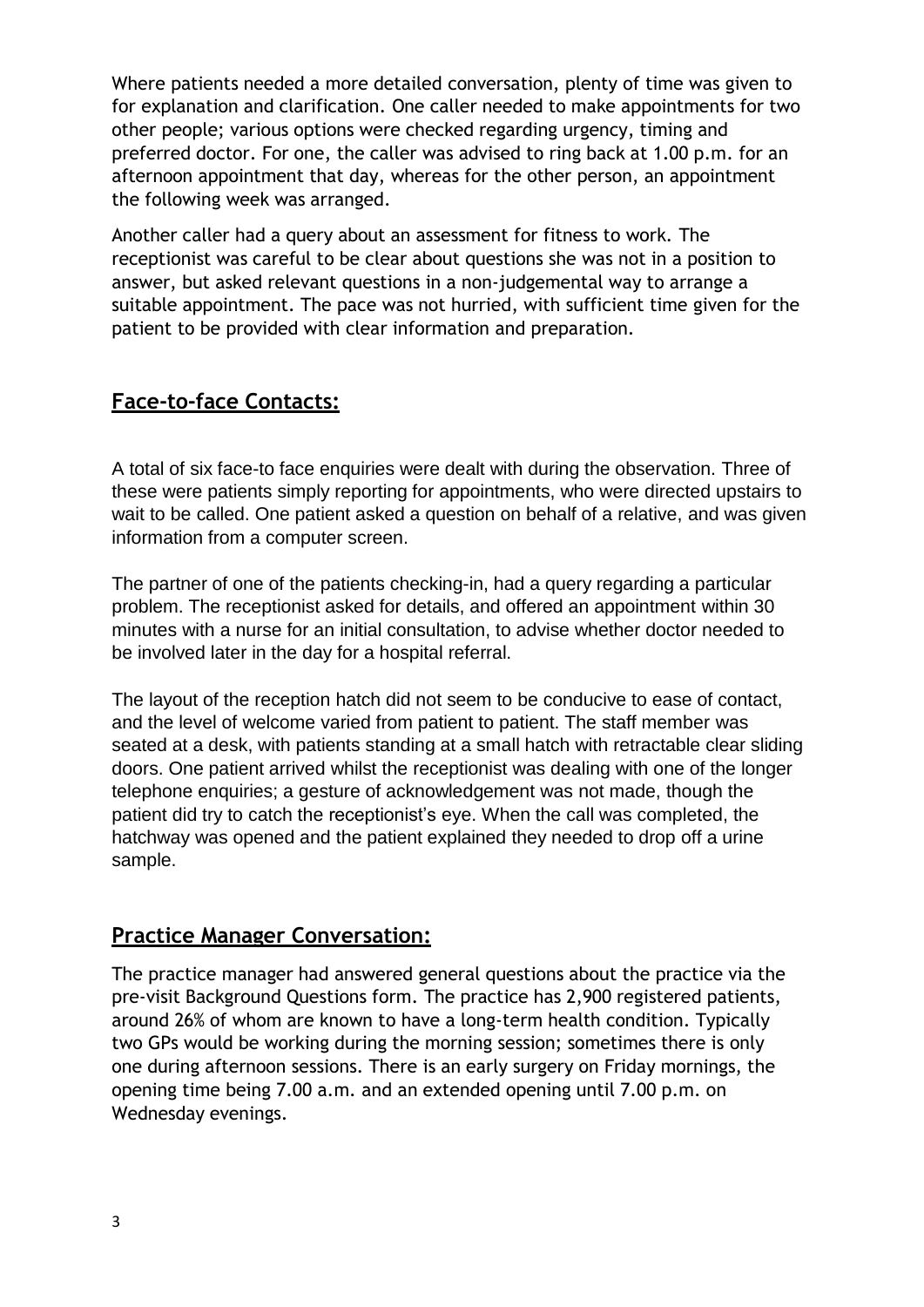For each half-day session, a certain number of appointments are reserved for sameday booking; these are released from 8.00 am each morning and from 1.00pm each afternoon.

On the day of the visit, all those who requested an appointment the same morning had been given one. The practice manager explained that receptionists do not probe into patients' specific symptoms, but generally patients are encouraged to ask for same-day appointments only for urgent matters. August and the Christmas period usually have a lower level of booked appointments, with the following month more heavily booked after both these periods.

It was explained that there were some constraints to the way services were offered, due to the age and layout of the building. Whilst most of the clinical services take place on the upper floor, one GP consulting room is on the same level as the entrance and arrangements can be made for other clinicians to use this room to work with any patient unable to use the stairs or stair-lift.

The visitors were told that the three GPs at the surgery each have a distinct personal style and an interest in specific areas of medicine. Patients therefore often have a preference for a specific GP. Whilst patients are formally registered with a specific GP, this need not have a bearing on which GP. is chosen for an appointment or is which one is most regularly seen. Two of the GP partners are married to each other, both with a long-term involvement at the practice, whilst a third, newer GP is part-time and works additionally at another local practice. One of the part-time GPs undertakes checks for patients with respiratory conditions.

The practice has two nurses. Between them they offer a range of services; including long-term condition checks, immunisations, sexual health services, and wound management. Certain tasks are only undertaken by one or the other of the nurses. As one nurse is male and the other female, more intimate procedures can be carried out by a nurse of the appropriate gender.

Four receptionists work for the practice overall, with either one or two on duty at any one time. The practice does not have the facility for incoming patient calls to be automatically answered and put into a queuing system; currently if the receptionist is already dealing with a call the patient will hear either a ringing tone or engaged tone and needs to either hold on or ring back.

Several of the local pharmacies come to collect repeat prescriptions on a daily basis; patients may opt to deal with any pharmacy that suits them. Duplicate prescriptions occur from time to time if a patient requests one when the pharmacy has already attended to this. The receptionists are alert to this and keep track of any such occurrence. Controlled drugs are recorded on a specific sheet, and must be signed for by the pharmacy representative to avoid misunderstandings over collection.

Blood clinics are held three mornings per week to allow patients a timetabled phlebotomy service. This is especially valuable for those taking a fasting blood test. This service enables all patients in the practice to have blood taken in the surgery if they wish.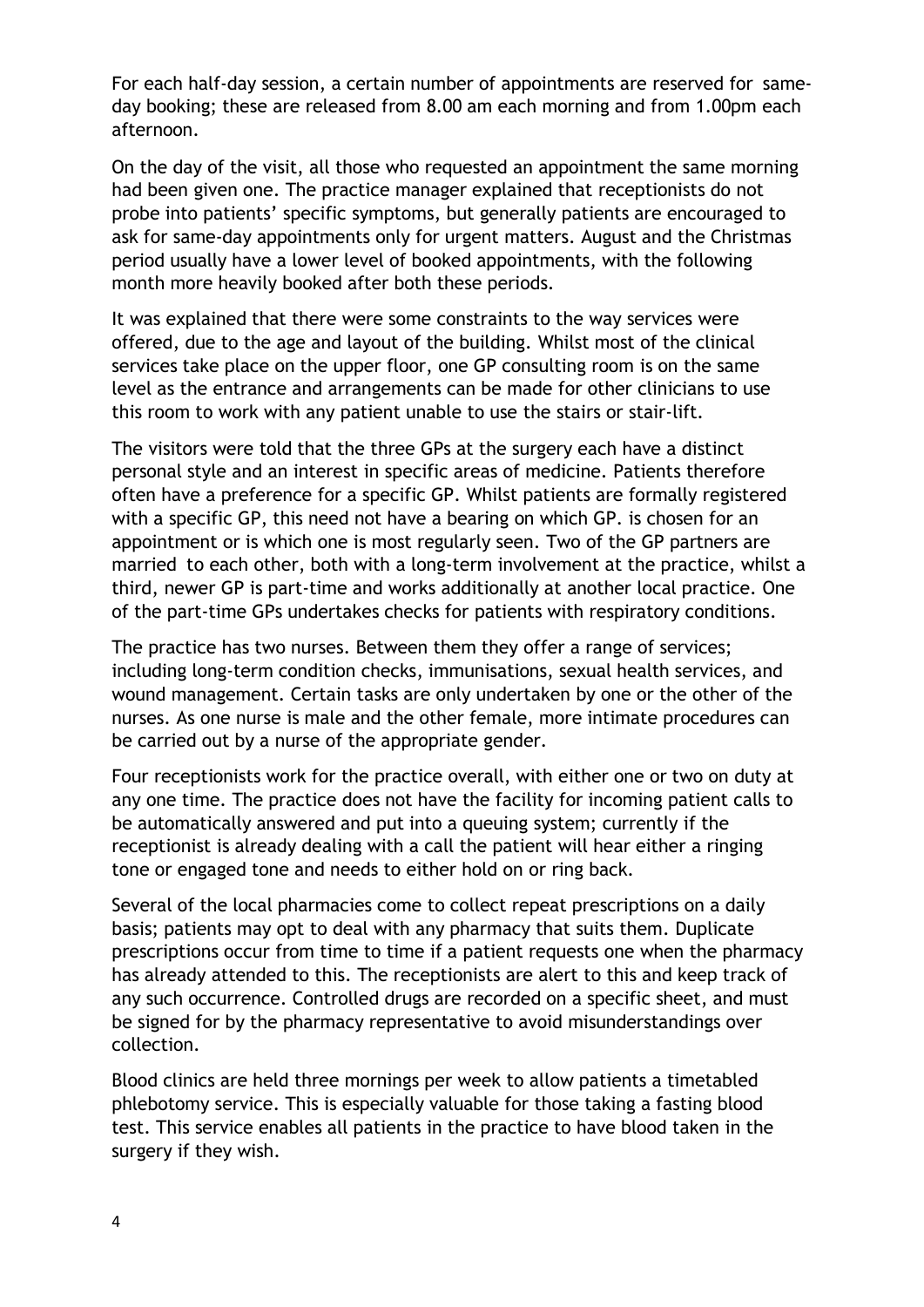No particular arrangements were mentioned as being in place for interpretation for people who spoke languages other than English (including British Sign language).

The visitors were told that family members may be asked to translate for the patient. Two of the GPs speak Bengali but this was said not to have led to greater numbers of Bengali-speaking patients registering.

The visitors were told that surveys revealed the surgery as having the highest level of overall patient satisfaction of any local practice on the IOW.

# **Conclusion:**

The practice was found to be clean, well-run and welcoming. It has a blend of long-established and newer clinicians, who between them offer a range of working styles and a wide spectrum of clinical services. The domestic-style design of the building and smaller practice size allows for staff and patients to get to know each other well, though the old-fashioned layout also presents some practical challenges.

The arrangements for same-day booking are quite flexible at the practice, with afternoon appointments bookable from 1.00 p.m. rather than just from 8.00 a.m. There is a particularly good availability of phlebotomy at the practice.

Patients were generally greeted well, and enquiries were dealt with courteously and thoroughly. Plenty of time was given to clarify an appropriate timing of appointment, or to enable necessary preparations to be made for treatment. Time was given to establish urgency of need, and for non-urgent matters to accommodate patient preference for clinician and appointment time.

## **Recommendations:**

The suggestions below relate to accessibility. Whilst acknowledging the constraints presented by the nature of the building the practice is asked to consider the following:

- 1. It was observed that the reception hatch is sited in a position where the patient is standing and looking down at the receptionist through a space with closable doors. For wheelchair users the hatch is too high to communicate with the receptionist. The practice should review how it could make contact between receptionist and patient more accessible.
- 2. The practice may wish to consider using a notice by the main reception hatch to indicate a possible short wait when one receptionist is dealing with both phone calls and face-to-face enquiries.
- 3. At present one of the GP rooms is the only treatment area accessible to wheelchair users, so other clinicians make special arrangements to use this room when needed. The practice should review if there is any way a multi- purpose treatment room could be provided on the same floor as the on- street entrance.